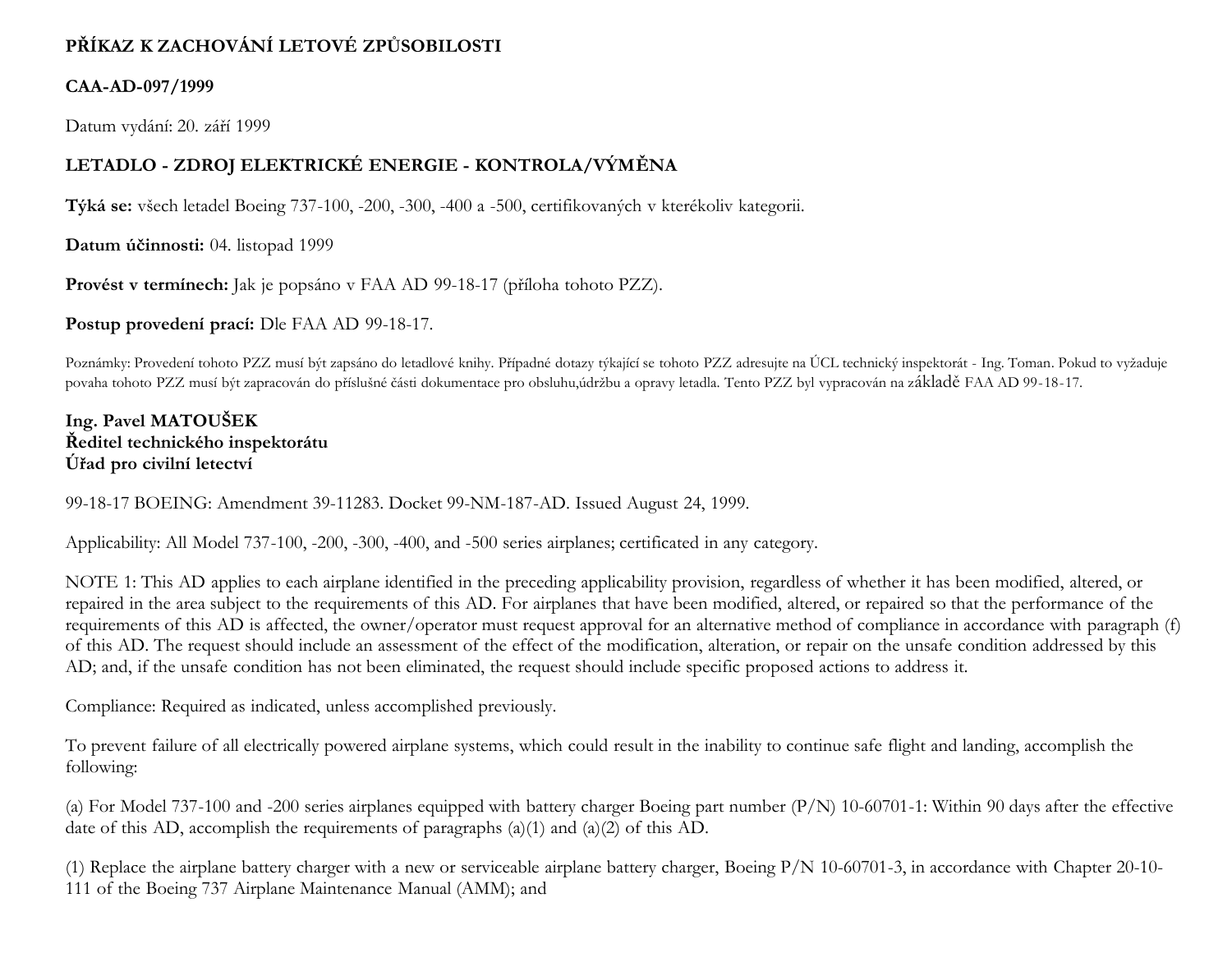(2) Replace the airplane battery with a new or reconditioned airplane battery in accordance with Chapter 24-31-11 of the Boeing 737 AMM. Thereafter, replace the airplane battery with a new or reconditioned airplane battery at intervals not to exceed 750 flight hours.

(b) For Model 737-300, -400, and -500 series airplanes: Within 90 days after the effective date of this AD, replace the airplane battery with a new or reconditioned airplane battery in accordance with Chapter 24-31-11 of the Boeing 737 AMM. Thereafter, replace the airplane battery with a new or reconditioned airplane battery at intervals not to exceed 750 flight hours.

(c) For all airplanes: Within 90 days after the effective date of this AD, perform a test to determine the condition of diode CR910 of the Generator Control Units (GCU) in accordance with Boeing Telex Message M-7200-99-01528, dated March 5, 1999.

NOTE 2: Any tests performed prior to the effective date of this AD, in accordance with Boeing Telex Message M-7200-99-01528, dated February 19, 1999, or dated March 4, 1999, are not considered acceptable for compliance with the applicable action specified by this AD.

(1) If all diodes pass the test, repeat the diode test thereafter, at intervals not to exceed 600 flight hours.

(2) If any diode fails the test: Prior to further flight, replace the GCU with a new or serviceable GCU, and if necessary, the airplane battery with new or reconditioned airplane battery, and repeat the diode test for the replaced GCU in accordance with the telex message until successful completion of the test is achieved. Repeat the diode test thereafter, at intervals not to exceed 600 flight hours.

(d) As of the effective date of this AD, no person shall install a battery charger having P/N 10-60701-1 on any Model 737 series airplane.

(e) Within 10 days after accomplishing the initial diode test required by paragraph (c) of this AD, submit a report of the test results (negative findings) to the Manager, Seattle Aircraft Certification Office (ACO), FAA, Transport Airplane Directorate, 1601 Lind Avenue, SW., Renton, Washington 98055- 4056; fax (425) 227-1181. Information collection requirements contained in this regulation have been approved by the Office of Management and Budget (OMB) under the provisions of the Paperwork Reduction Act of 1980 (44 U.S.C. 3501 et seq.) and have been assigned OMB Control Number 2120-0056.

#### Alternative Methods of Compliance

(f) An alternative method of compliance or adjustment of the compliance time that provides an acceptable level of safety may be used if approved by the Manager, Seattle ACO. Operators shall submit their requests through an appropriate FAA Principal Maintenance Inspector, who may add comments and then send it to the Manager, Seattle ACO.

NOTE 3: Information concerning the existence of approved alternative methods of compliance with this AD, if any, may be obtained from the Seattle ACO.

#### Special Flight Permits

(g) Special flight permits may be issued in accordance with sections 21.197 and 21.199 of the Federal Aviation Regulations (14 CFR 21.197 and 21.199) to operate the airplane to a location where the requirements of this AD can be accomplished.

#### Incorporation by Reference

(h) Except as provided by paragraphs (a) and (b) of this AD, the test shall be done in accordance with Boeing Telex Message M-7200-99-01528, dated